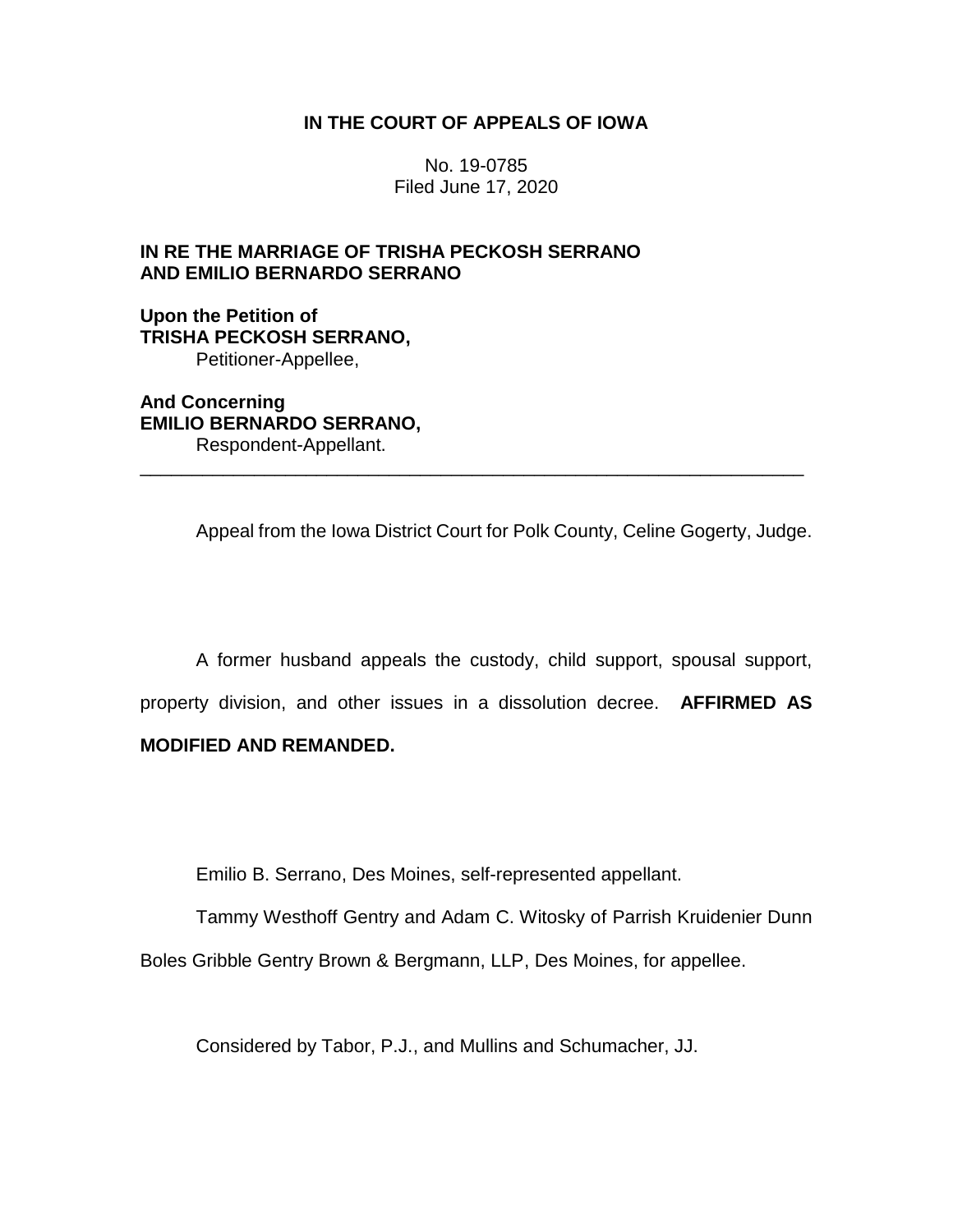## **TABOR, Presiding Judge.**

Representing himself on appeal, Emilio Serrano challenges several aspects of the decree dissolving his marriage to Trisha Peckosh.<sup>1</sup> He starts by contesting the grant of sole legal custody and physical care of their four children to Trisha. Emilio also claims the district court should not have ordered him to pay child or spousal support. And he contends the court failed to do equity in dividing the marital assets and in awarding attorney fees to Trisha. After our de novo review, we affirm on all but two grounds. We modify a visitation provision and the mandate that Emilio purchase annuities to guarantee his support payments. We also find Emilio should contribute to Trisha's appellate attorney fees but remand for the district court to determine a reasonable amount.

### **I. Facts and Prior Proceedings**

Emilio was born in 1975. Trisha was born in 1977. Trisha met Emilio in 1999 while she was studying abroad in Spain. Emilio is originally from Spain but moved to Iowa a year after meeting Trisha. The couple married in Jackson County. Trisha then completed her undergraduate degree in Spanish and sociology at Iowa State University (ISU). Soon after, Emilio also enrolled at ISU and completed a degree in marketing and economics.

After graduation, they both found employment in central Iowa. Trisha worked for hawk-i Outreach in Dallas County, translating for public health nurses at vaccination clinics. Emilio worked for Wells Fargo Financial doing marketing analysis. After a year, Trisha took a job as an in-home counselor for Families First

 $\overline{a}$ 

<sup>&</sup>lt;sup>1</sup> The decree restored Trisha Serrano to her maiden name.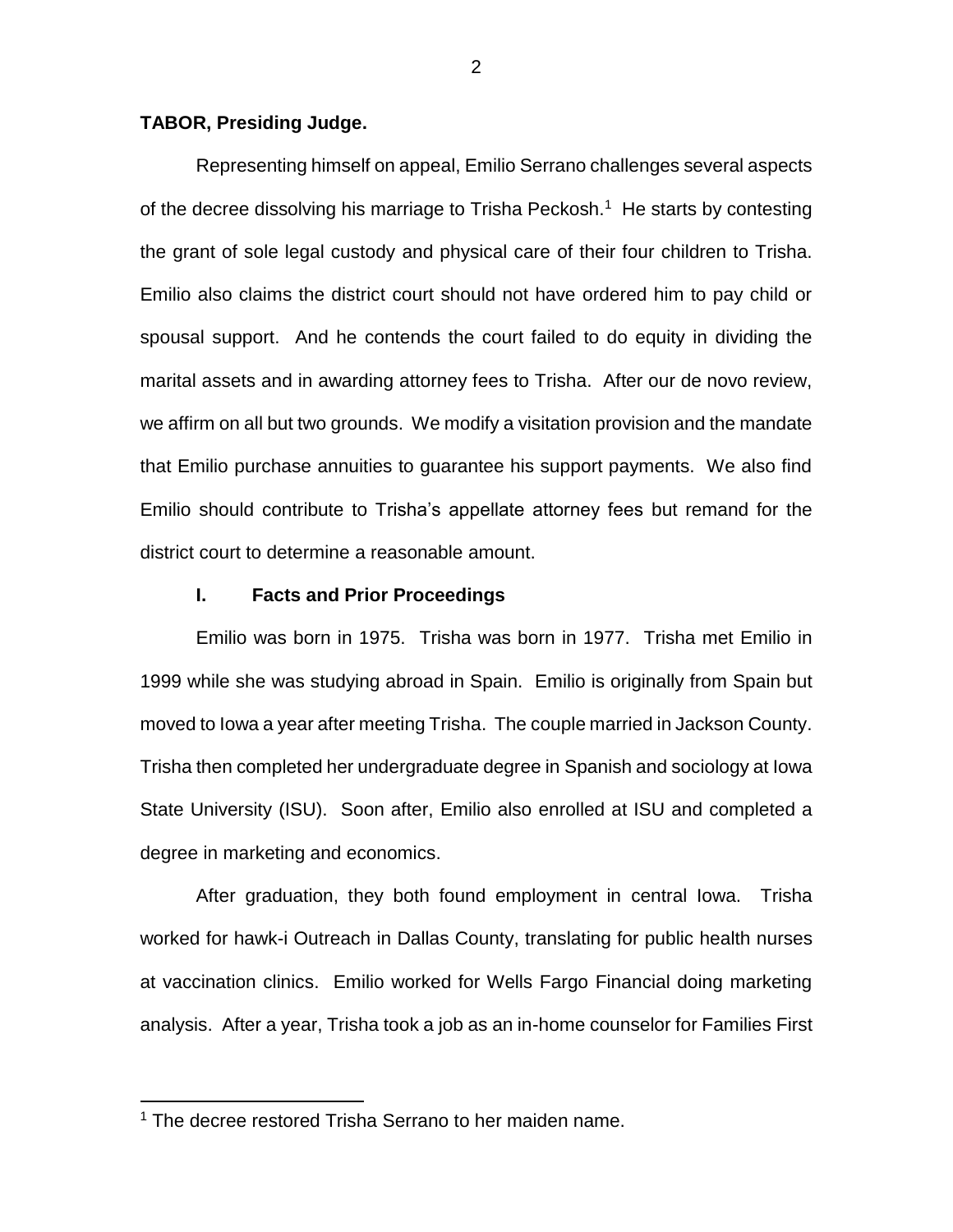Counseling Services in Des Moines. This change afforded her a more flexible schedule as the couple started a family. Trisha and Emilio now have four children: G.J.S., born 2003; M.C.S., born 2005; M.F.S., born 2008, and M.J.S., born 2012.

In 2005, the then family of four moved to Lincoln, Nebraska, so Emilio could enroll in a master's degree program. Trisha stayed home with G.J.S. and M.C.S. Two years later, the family moved back to Des Moines where Emilio started working for John Deere making about \$80,000 a year. The family settled in a house on Germania Drive. Trisha stayed home to be the primary caregiver for their three children.

After the fourth child, M.J.S, was born, the family moved to a larger house on 40th Street in Des Moines. Trisha testified that during her pregnancy with M.J.S., Emilio's behavior changed. He was depressed and drank heavily. Trisha also recounted an incident in 2012 when Emilio called her dad at 11:00 p.m. and asked him to help Trisha with the first commandment. Emilio claimed Trisha was "putting the kids before God." Trisha continued to have concerns about Emilio's drinking. He was arrested for public intoxication after a work function at Prairie Meadows. He spent the night in jail without contacting Trisha. Trisha testified Emilio was angry when she picked him up the next morning, claiming she lacked empathy.

Another episode that highlighted Emilio's change in behavior followed a visit to Trisha's parents in South Dakota. On the way home, Emilio was "screaming" at one of the children for spilling on the grandparents' carpet. When Trisha asked him to calm down, he "hauled off and punched her" in front of all four children. The strike bruised Trisha's arm. Trisha's sister corroborated her description of the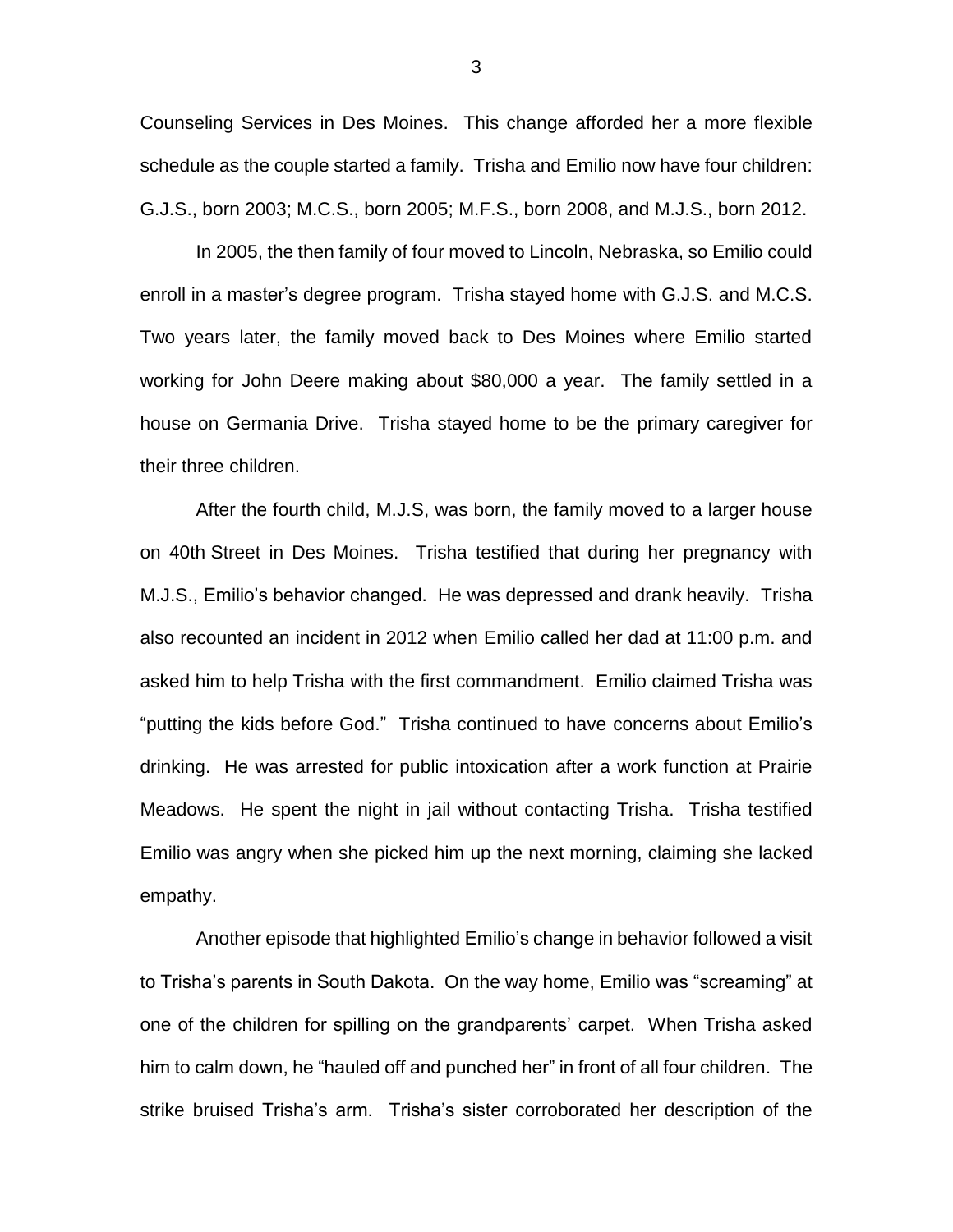bruise. Around this time, Emilio emailed Trisha's family members saying they were separating and he would move back to Spain.

Another incident occurred before Emilio moved out of the marital home. During the 2015 school year G.J.S. had trouble completing his homework. Emilio lost his temper. He was about to hit the child when Trisha intervened. Emilio interpreted Trisha's resistance as disrespect and became upset. He left and did not have contact with the family for several days. Emilio never returned to the family home and eventually bought himself a house on 45th Street in Des Moines.

After the couple separated, Trisha enrolled in a master's degree program in education to obtain a teaching job. In 2018, Trisha earned that degree and landed a position with the Des Moines Public Schools. Trisha continued her role as the primary caretaker for the four children while working full time. Meanwhile, the relationship between Emilio and Trisha continued to deteriorate. Text messages produced by the parties reflect contentious communication. The parents had trouble arranging for Emilio to visit the children.

The record also shows Emilio has a tough time keeping up with his parenting role. Emilio found it challenging to have all four children with him at once. Emilio would often return one or two children to Trisha's care before the visitation was scheduled to end. Sometimes, he would tell the children he was returning them to Trisha's home as punishment if they misbehaved. He has also shown favoritism toward one of the children over the others. The court ended overnight visitations in March 2019 because Emilio was not using those opportunities to spend time with the children.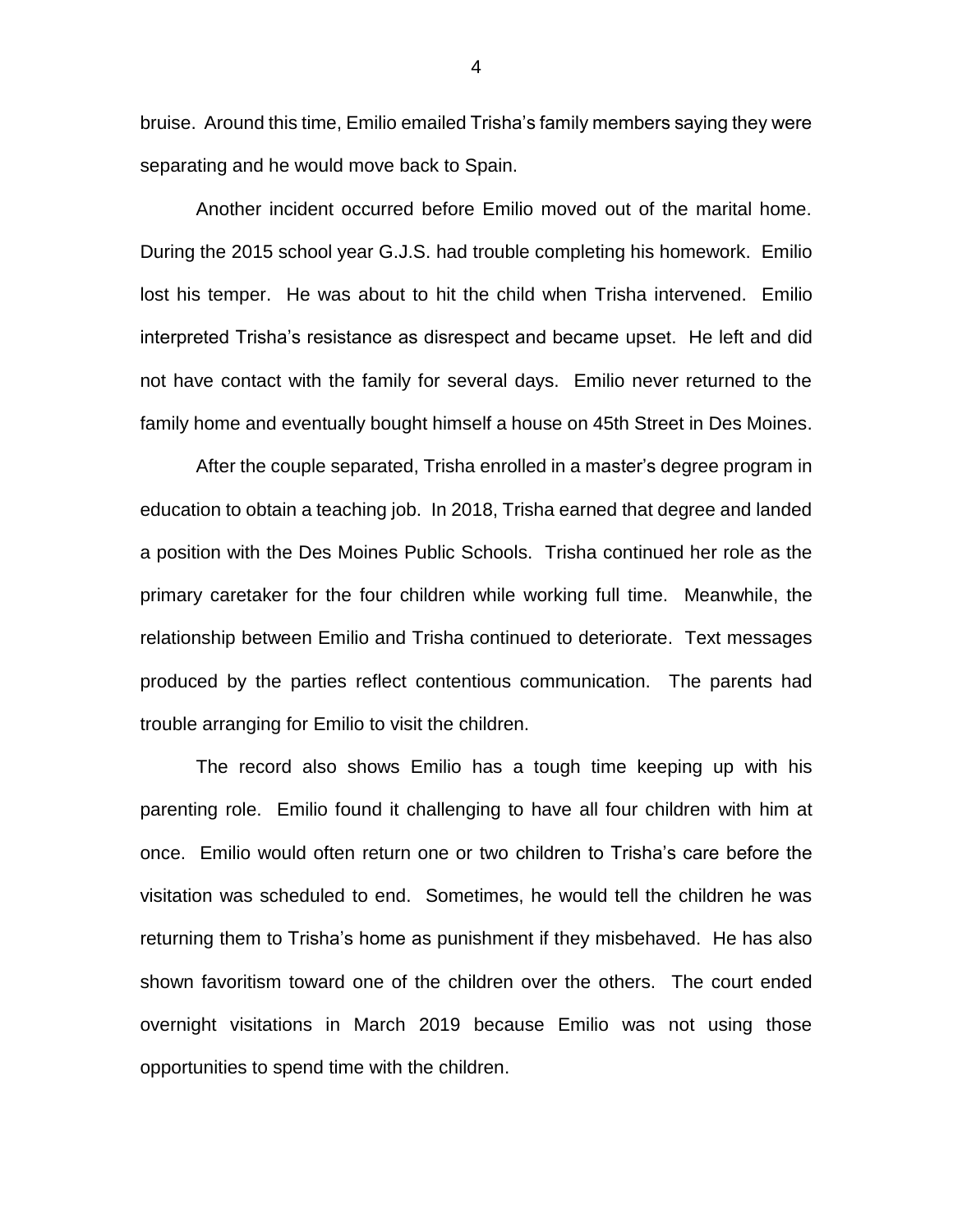Beyond the visitation issues, Emilio failed to recognize serious health issues impacting the children. Emilio faulted Trisha's decision to seek medical attention when one child had a potential concussion. And another child has engaged in selfharm that Trisha has worked to address on her own. Additionally, Emilio has not effectively communicated with Trisha about the children. Nor has he avoided putting them in the middle of the strife. For instance, Emilio discovered their fifteenyear-old child had been vaping yet did not tell Trisha. He also shared adult disputes with the children, to the extreme of having them read out loud from the dissolution court filings. He testified his "philosophy" was "not to hide things" but would stop sharing the details of the divorce proceedings if directed by the court. He also testified "if I don't have my family, and I don't have a way to support myself, yes, I will go back to Spain."

Turning to economic issues, Emilio has out earned Trisha since they have been married. His annual income increased from \$81,759.00 in 2015 to \$116,882.00 in 2018. In 2019, Emilio expected to earn \$128,164.74, including a \$15,000 bonus. At the end of February 2019, Emilio's IRA account had a value of \$118,819.48. He received a distribution of \$25,650.00 in 2016 and \$19,550.00 in 2017. Through his employer, Emilio had a 401k plan, valued at \$43,107 as of the end of 2018. Emilio took loans against his 401k since the separation; those loans had a balance of \$18,170.65. Emilio owns \$2931.65 in Wells Fargo stock. He also has \$1126.60 in a John Deere credit union account and \$732.11 in a Wells Fargo checking account in his name. As for debts, Emilio owes more than \$42,000 on credit cards. He also owes \$16,434.68 on a Subaru Forester valued at \$14,000. Plus, Emilio has student loans in the amount of \$15,080.25.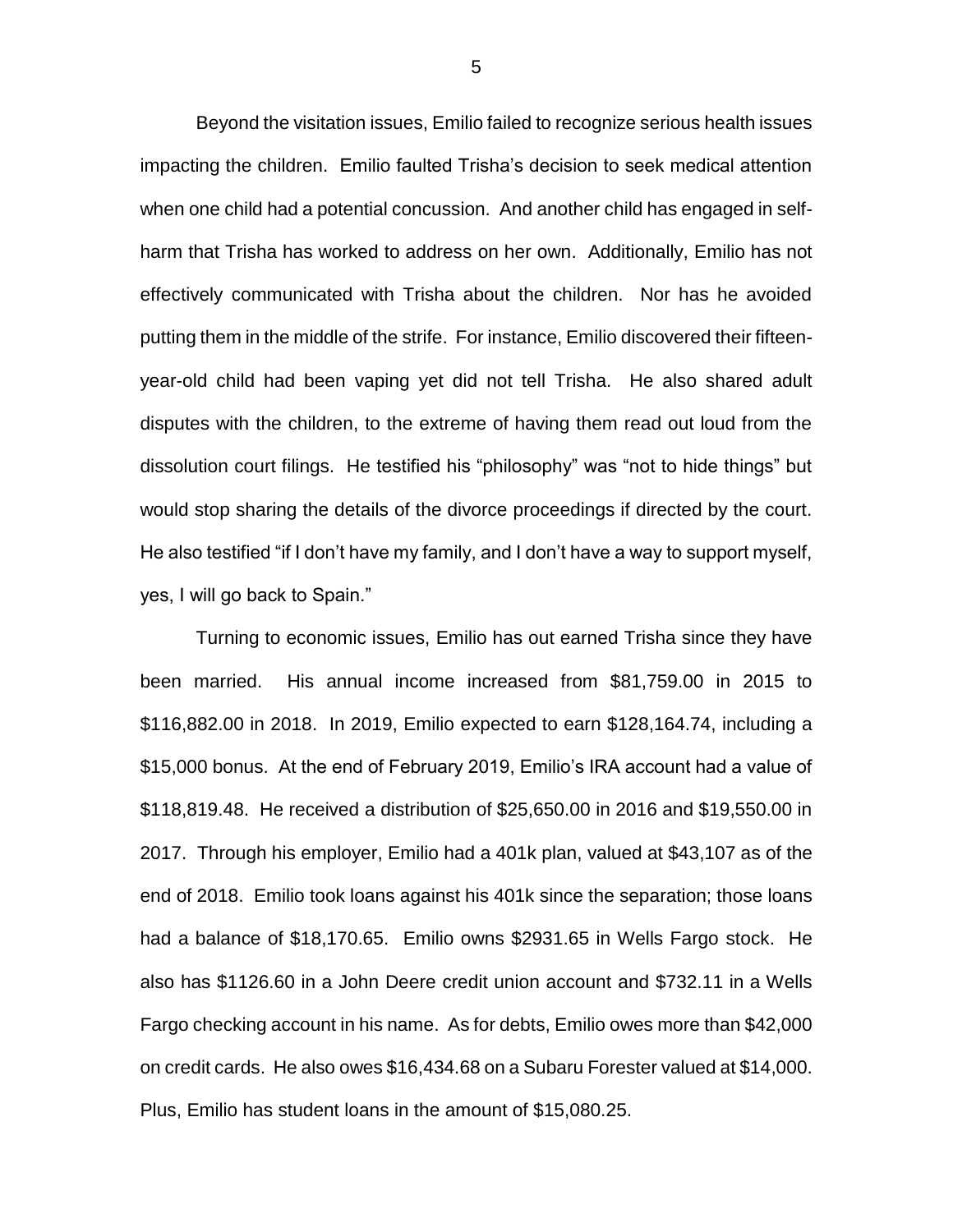Trisha earns an annual salary of \$46,312.00 and has an IPERS retirement account with a refund value of \$1032.74, a Honda Pilot valued at \$2000, and a checking account with \$2427.50. She also owes more than \$10,000 on her credit cards. She attributes about \$4000 of that debt to keeping up with household expenses when Emilio stopped paying the family's bills.

The parties jointly own two properties: the 40th Street house and their former home on Germania. The district court determined market value for the 40th Street property as \$240,000. That property had a mortgage balance of \$128,465.78 and a home equity line of credit balance of \$27,600. The court assessed the Germania home's value at \$238,800. On that property, Emilio has received the rental income of \$18,600 in 2019.

Trisha stayed in the 40th Street home and Emilio bought the 45th Street house in his name for \$85,000. The house was in foreclosure and Emilio put substantial work into the property to make it habitable. Emilio contends he spent \$38,000 on that property using his credit cards. The real estate was assessed at \$152,500. Emilio contends the fair market value is now \$140,000; the district court agreed. The mortgage balance was \$105,343.12. At trial, Emilio asserted after all his expenses were paid, he was left with only \$30.88 to live on. The district court did not accept his calculations and noted when Emilio submitted his expenses to the court, he counted his child support payments twice.

In the decree, the district court granted sole legal custody and physical care to Trisha. The court reasoned "it is preferable to vest decision-making power to one parent when the parties will not be able to agree on many fundamental decisions that must be made in the children's lives." In that vein, the court found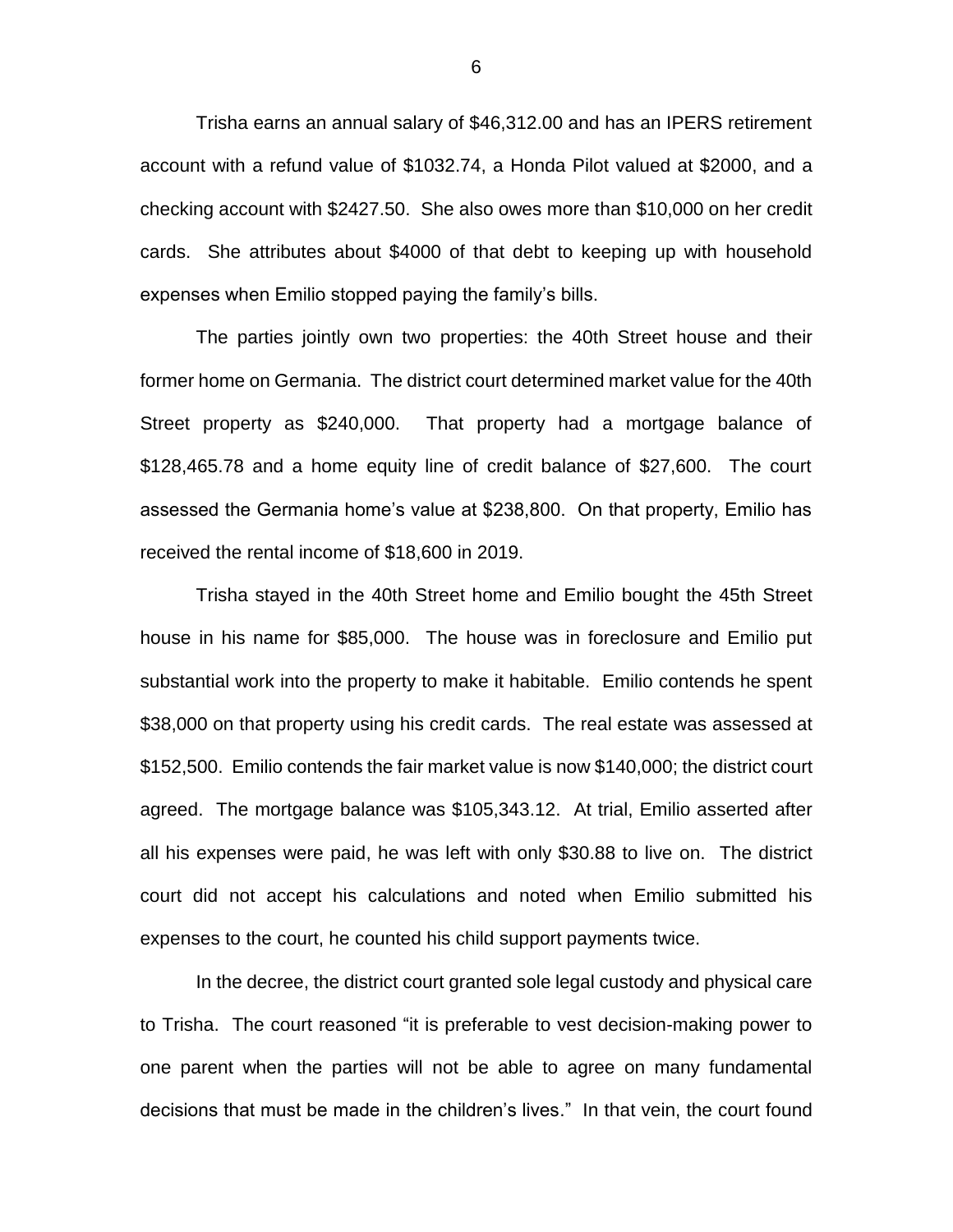that "Trisha has long established both her ability and willingness to care for the children and possesses superior parenting skills."

On Emilio's visitation rights, the district court found "it is in the children's best interest that Emilio have reasonable visitation with the minor children according to a set visitation and holiday schedule." The court ordered M.C.S.'s therapist to be involved in the decision of whether spending time with Emilio was in her best interests. The court noted the same input should be sought from any therapist engaged for the mental health of the other children.

Next, the court addressed Trisha's need for financial support. The court ordered monthly child support of \$1810 so long as the four children were under eighteen. The amount changed to \$1623 for three children, \$1409 for two children, and \$1001 for the last child.<sup>2</sup> On top of child support, the district court required Emilio to pay spousal support of \$1200 per month for ten years or until Trisha remarries. 3

As part of those support orders, the district court directed Emilio to purchase two annuities with Trisha as the beneficiary. One annuity was to be "in the amount of the highest total child support award to guarantee the monthly payments of child support during the time period Emilio is required to pay child support." The other annuity was to be "in the amount of the total spousal support award to guarantee

 $\overline{a}$ 

 $2$  Those amounts will change once Emilio sells the Germania house (\$1597 for four children; \$1432 for three children; \$1241.54 for two children; and \$880.82 for the last child).

<sup>&</sup>lt;sup>3</sup> If the Germania house is sold, alimony is no longer required, and one child is under the age of eighteen, then child support will be \$1055.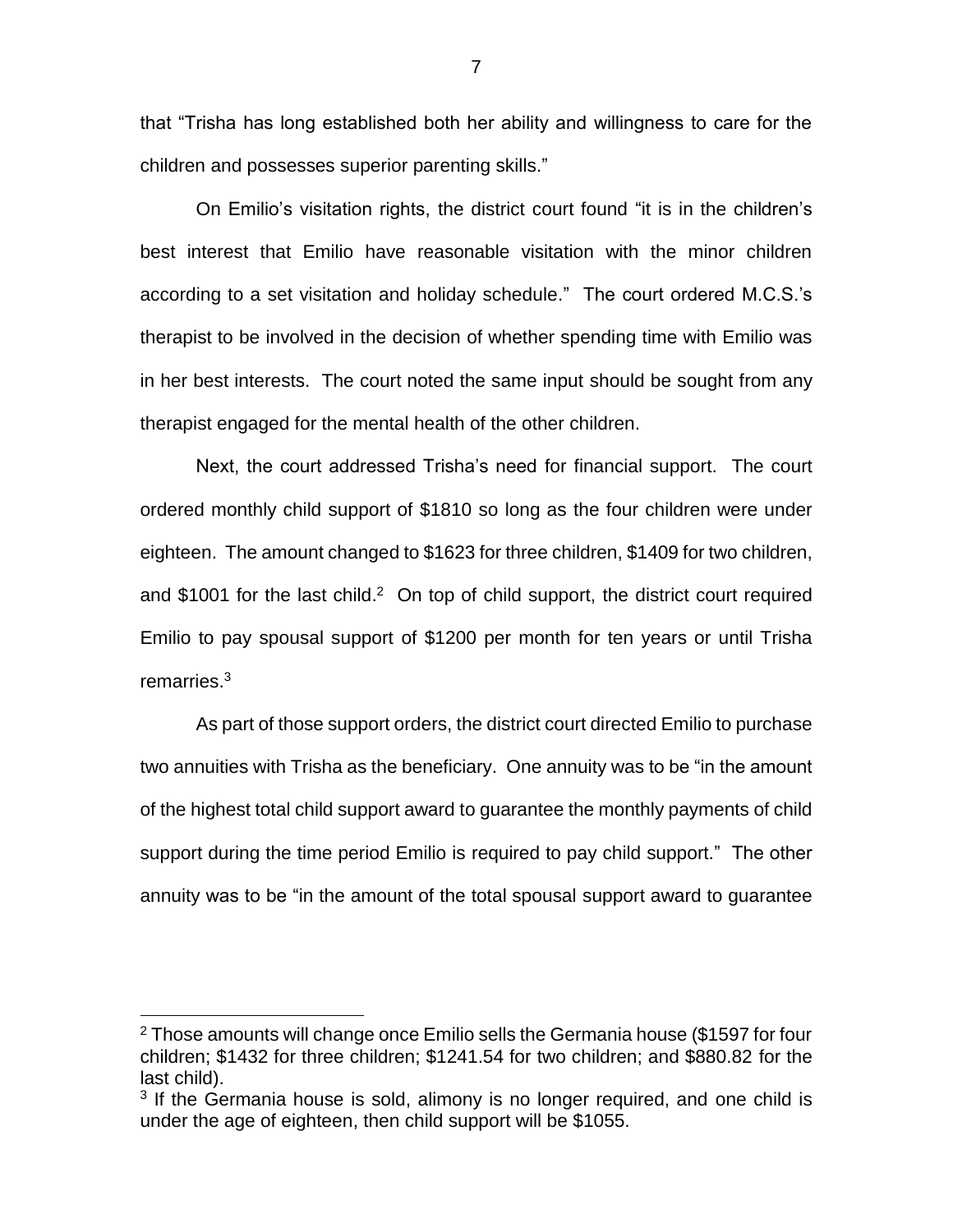the monthly payments to Trisha during the time period Emilio is required to pay spousal support."

In dividing the assets, the court awarded the 40th Street house to Trisha and the 45th Street house to Emilio. Emilio was to receive the rent and assume the debt on the Germania house until it was sold; the court ordered the net proceeds from the sale to be divided equally after payment of specified expenses and the home equity loan on the 40th Street property. The court also allowed Trisha to claim the two youngest children and Emilio to claim the two oldest children as deductions on their federal and state income tax returns.

Emilio appeals both the custody and economic provisions of the decree.

# **II. Scope and Standards of Review**

The district court tries dissolution-of-marriage cases in equity. *In re Marriage of Larsen*, 912 N.W.2d 444, 448 (Iowa 2018). So appellate review is de novo. Iowa R. App. P. 6.907. Under that review, we give weight to the district court's fact findings, but they do not bind us. *Id*. Prior cases offer meager precedential value because equitable results hinge on the particular circumstances of the parties before us. *In re Marriage of Weidner*, 338 N.W.2d 351, 356 (Iowa 1983). We afford the district court considerable latitude in determining spousal support and will disturb that determination only when the court fails to do equity. *In re Marriage of Witherly*, 867 N.W.2d 856, 859 (Iowa Ct. App. 2015).

# **III. Analysis**

# **A. Legal Custody and Physical Care**

The district court granted Trisha sole legal custody and physical care of the

children. Emilio contests those custody decisions.

Legal custody carries the overall responsibility of raising children and includes the right to make decisions affecting their legal status, medical care, education, extracurricular activities, and religious instruction. *See* Iowa Code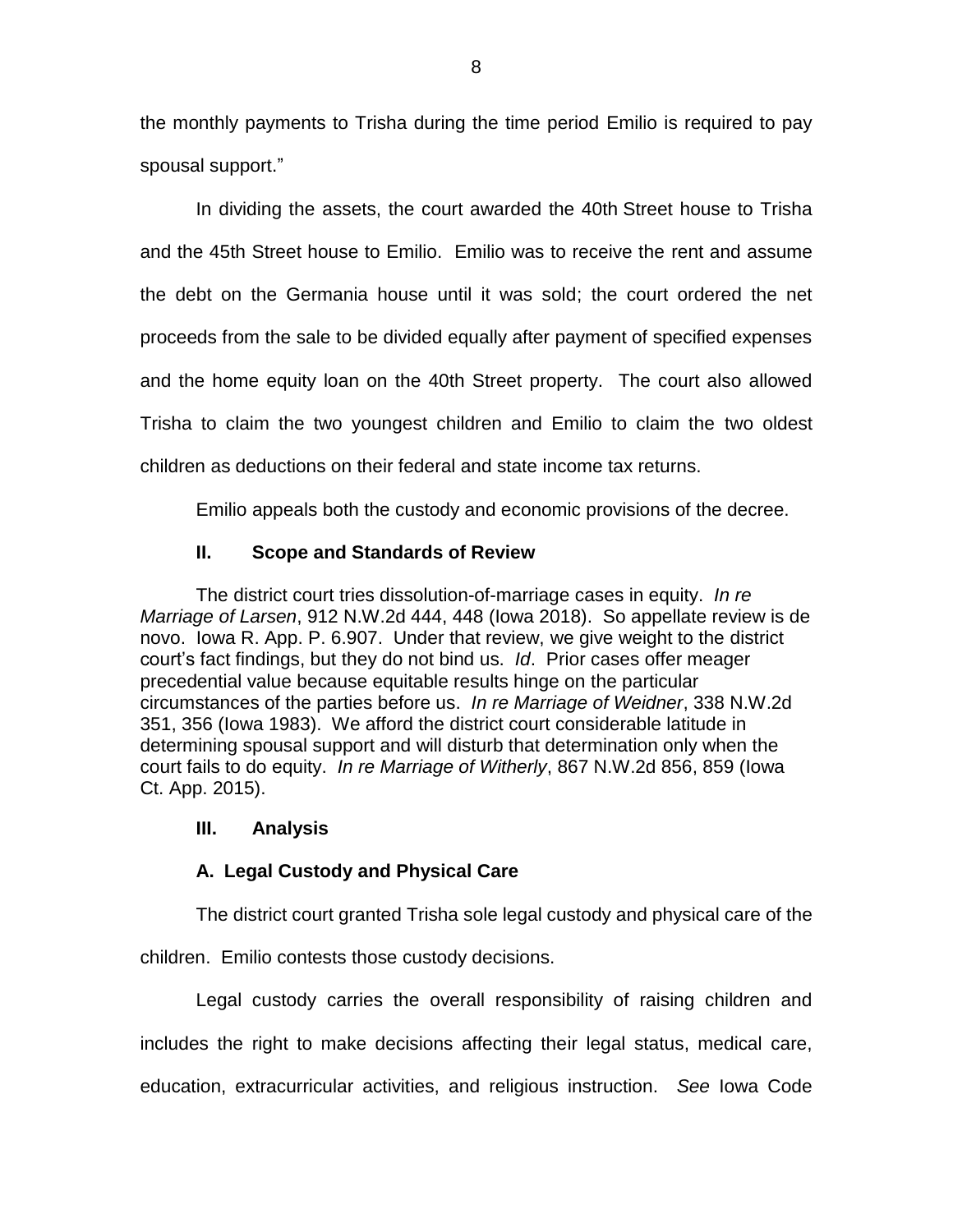§ 598.1(5) (2018). By contrast, physical care entails the more day-to-day duty of maintaining a home for the children and providing their routine care. *Id*. § 598.1(7). The children's best interests are the primary concern in determining legal custody. Iowa R. App. P. 6.904(3)(o).

We prefer joint legal custody when that arrangement is reasonable and serves the children's best interests. Iowa Code § 598.41(1)(a); *In re Marriage of Brainard,* 523 N.W.2d 611, 614 (Iowa Ct. App. 1994). In considering whether to grant joint or sole legal custody, our courts weigh a list of statutory factors. Iowa Code § 598.41(3). These factors matter most here: (1) whether each parent would be a suitable custodian for the children, (2) whether the psychological and emotional needs and development of the children will suffer because of lack of active contact with and attention from both parents, (3) whether the parents can communicate with each other about the children's needs, (4) whether both parents have actively cared for the children before and since the separation, (5) whether each parent can support the other parent's relationship with the children, (6) whether one or both the parents agree or dispute joint custody, (7) the geographic proximity of the parents, (8) whether the safety of the children or the other parent will be jeopardized by the awarding of joint custody or by unsupervised or unrestricted visitation, and (9) whether a history of domestic abuse exists. *Id*. "[T]here is no magic number of the factors which, when satisfied, will mandate a decision for or against joint custody." *Weidner*, 338 N.W.2d at 358.

Trisha sought sole legal custody, while Emilio lobbied for joint custody. If the district court does not grant joint legal custody, it must identify clear and convincing evidence, based on those section 598.41(3) factors, showing joint legal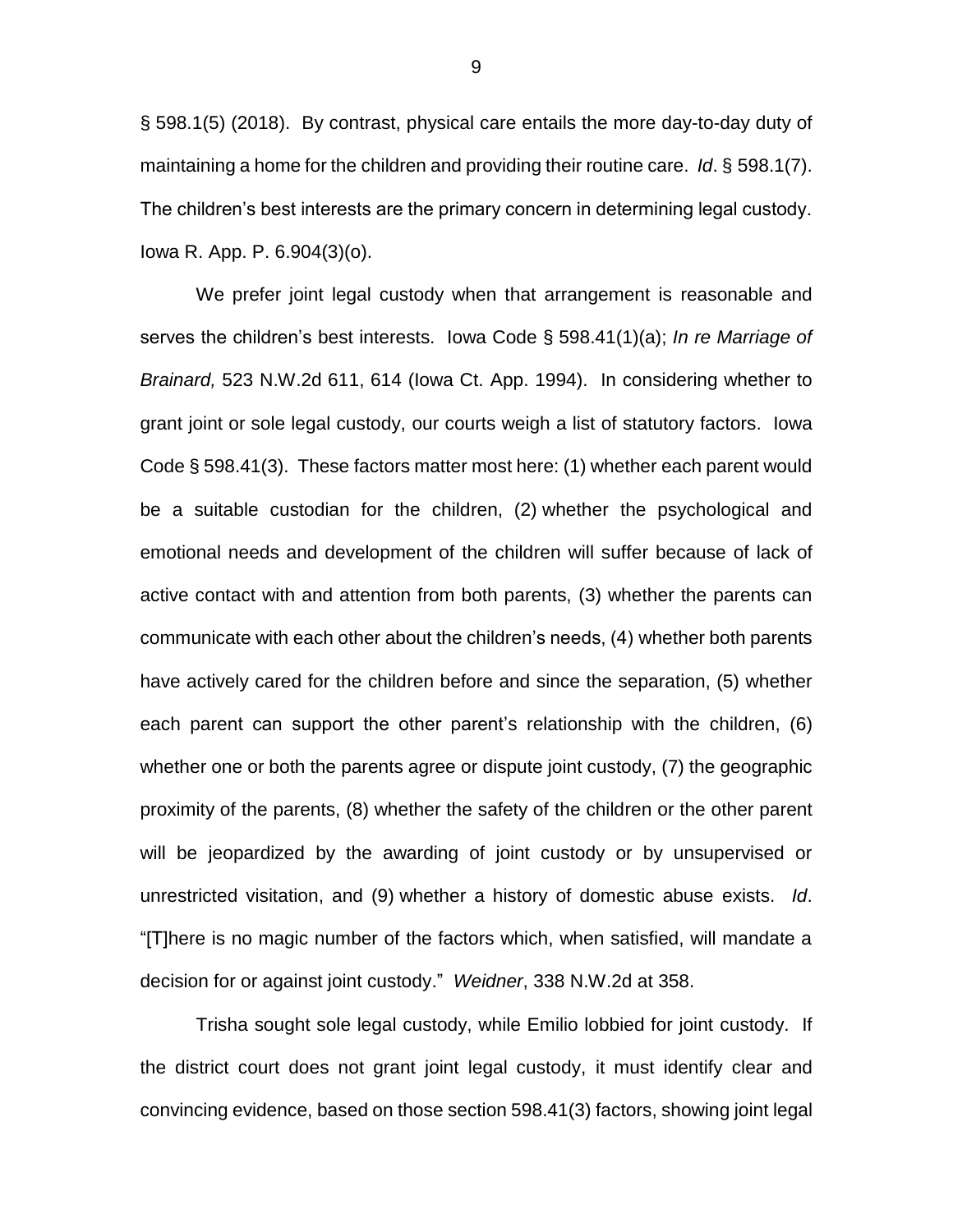custody is unreasonable and not in the children's best interests. Iowa Code § 598.41(2)(b). Here, the district court declined to grant joint legal custody. The court reasoned

The evidence in this case demonstrates convincing evidence the parties cannot be civil in making the most basic of decisions on behalf of their children and that they have disagreed several times regarding important and emergency medical care. There is also evidence of domestic violence perpetrated by Emilio against Trisha. As a result, the Court finds sole legal custody should be ordered. The Court further finds that as Trisha has long established both her ability and willingness to care for the children and possesses superior parenting skills, it is logical that Trisha have this role.

We agree with the district court's reasoning. Emilio asserts on appeal the couple has a history of "fluid and successful" communications. Yet he quickly undermines his own point by arguing that their text exchanges show Trisha should be "penalized" for not taking his input into account. Contrary to Emilio's assertion, the overriding factor weighing against joint legal custody is the inability of Emilio and Trisha to communicate in a respectful manner. "Although cooperation and communication are essential in joint custody, tension between the parents is not alone sufficient to demonstrate it will not work." *In re Marriage of Bolin*, 336 N.W.2d 441, 446 (Iowa 1983). To merit sole custody, the parents' inability to communicate and cooperate must eclipse the "usual acrimony that accompanies a divorce." *In re Marriage of Ertmann*, 376 N.W.2d 918, 920 (Iowa Ct. App. 1985). Here, the district court held, and we agree, Trisha and Emilio's communication problems are so protracted that they exceed that usual acrimony. *See id*.

Emilio next contends the district court was wrong in citing domestic violence as a reason for granting Trisha sole custody. At trial, Emilio admitted hitting Trisha and causing a bruise on a car trip with the children. But he argues the record does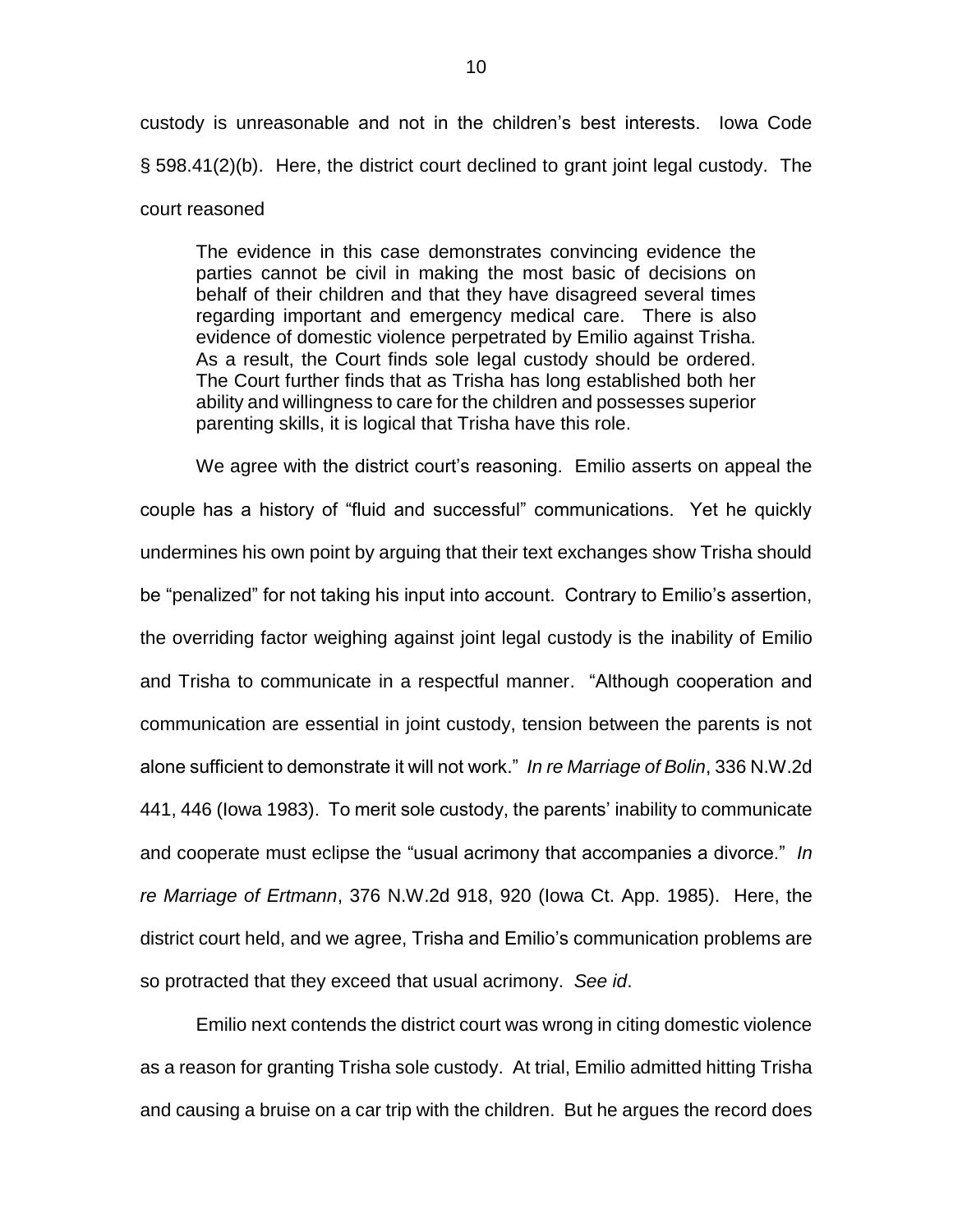not support a history of domestic violence. We agree. *See In re Marriage of Forbes,* 570 N.W.2d 757, 759–60 (Iowa 1997) (holding "a single documented incident" does not show a history of domestic abuse as the term is used in section 598.41). But even without a pattern of violence by Emilio, we agree with the district court that the children's best interests were served by granting Trisha sole legal custody of the children

Emilio has balked at making constructive decisions about the children's care in consultation with Trisha. Even more damaging, he has placed the children in the crossfire of the couple's strife. Under these circumstances, the children's best interests lie in sole legal custody with Trisha. *See generally In re Marriage of Gensley,* 777 N.W.2d 705, 715 (Iowa Ct. App. 2009) (holding sole legal custody was proper because of father's inability to communicate with the mother, and children suffered because of acrimonious relationship between parents); *In re Marriage of Liebich,* 547 N.W.2d 844, 849 (Iowa Ct. App. 1996) (affirming grant of sole legal custody to father, as mother was incapable of supporting the child's relationship with the father).

Likewise, we agree with the district court's decision to place physical care with Trisha. If joint physical care is not appropriate, "the court must choose one parent to be the primary caretaker, awarding the other parent visitation rights." *In re Marriage of Hynick*, 727 N.W.2d 575, 579 (Iowa 2007). The district court found because "Trisha had long established both her ability and willingness to care for the children and possesses superior parenting skills, it is logical that Trisha have this role." We reach the same conclusion after our de novo review. The record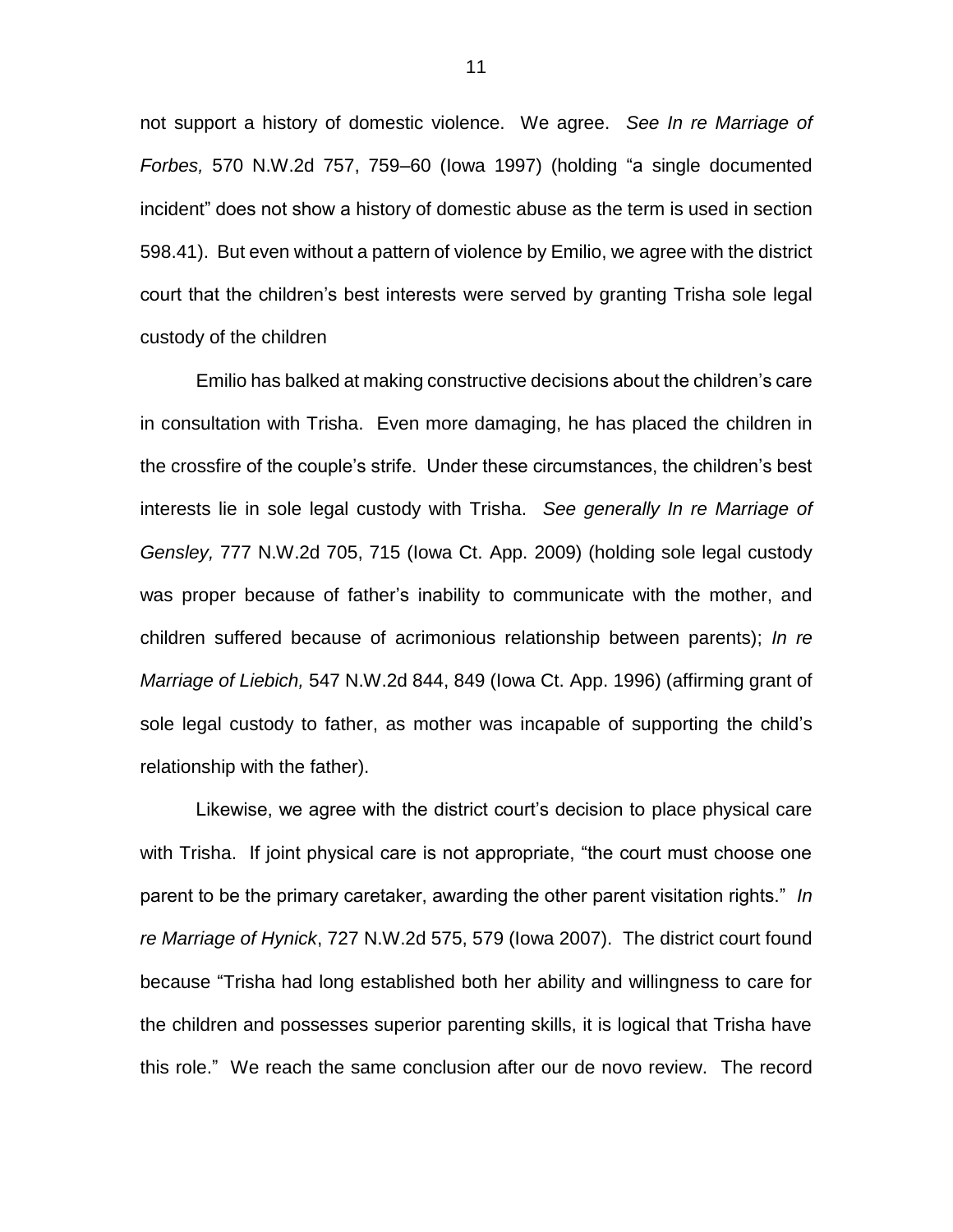shows Emilio is overwhelmed by supervising all four children at the same time. Physical care of the children should remain with Trisha.

#### **B. Visitation**

Children's best interests ordinarily require continuing association with their noncustodial parent. *See Donovan v. Donovan*, 212 N.W.2d 451, 453 (Iowa 1973). The district court found it was in the children's best interest that Emilio have reasonable visitation but with certain conditions regarding therapy.

On appeal, Emilio claims the court erred when it ordered that M.C.S.'s therapist should have input on his visitation schedule with their daughter. The court decreed that if the therapist "provides an opinion that time alone with Emilio is contrary to M.C.S.'s mental health, or that M.C.S.'s time with her father is against M.C.S.'s best interest, then M.C.S.'s parenting time with her father will be consistent with the therapist's recommendation." Trisha does not address this visitation issue in her appellee's brief.

The district court may not delegate its judicial power to determine visitation to a third party. *See In re Marriage of Stephens*, 810 N.W.2d 523, 531 n.3 (Iowa Ct. App. 2012). But it is proper for the court to seek and consider the therapist's recommendation in any future modification of the visitation order, giving the parties the right to be heard. *See id*. Because the provision highlighted by Emilio contramands *Stephens*, we remand for modification of the decree to strike the language making visitation contingent on the opinion of the therapist.

## **C. Child Support**

Emilio next argues the district court erred in ordering him to pay child support to Trisha. He contends she cannot handle money so she should pay child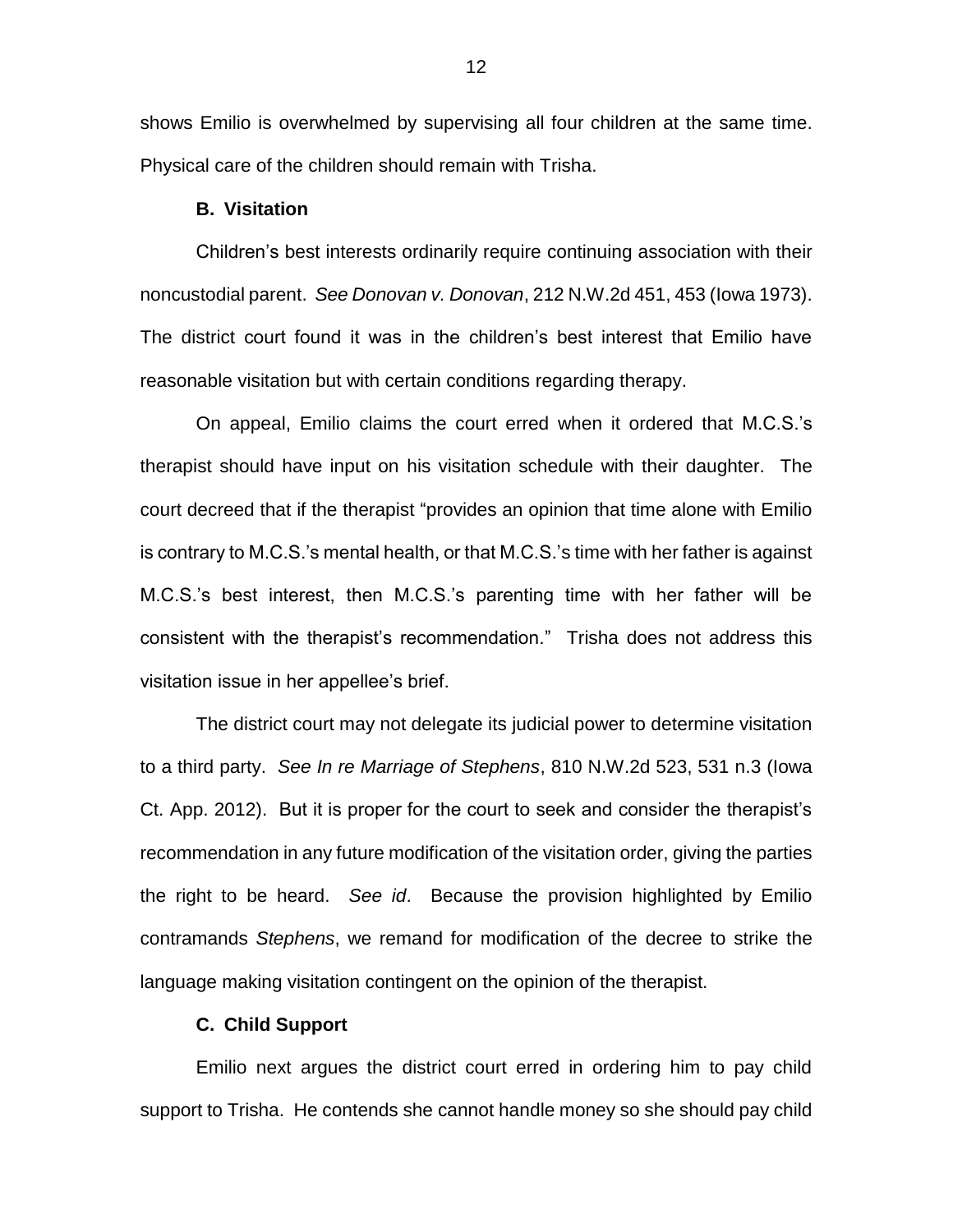support to him so he can manage the children's finances. After attacking the overall order, Emilio does not dispute the district court's calculation of the amount of child support.

The district court properly used the child support guidelines in setting Emilio's obligations. *See In re Marriage of Brown*, 487 N.W.2d 331, 333 (Iowa 1992) (noting rebuttable presumption that the amount of child support determined in accordance with the guidelines is correct). We affirm the child support order.

#### **D. Spousal Support**

Emilio also objects to the spousal support order. He contends he should not have to pay support because Trisha treated him badly and segregated him from the family. His objection is not persuasive.

Trisha requested rehabilitative alimony so she could increase her earning capacity. "Rehabilitative alimony was conceived as a way of supporting an economically dependent spouse through a limited period of re-education or retraining following divorce, thereby creating incentive and opportunity for that spouse to become self-supporting." *In re Marriage of Francis*, 442 N.W.2d 59, 63 (Iowa 1989). The district court approved her request, ordering Emilio to pay \$1200 per month for ten years. We affirm that award because it achieves equity between the parties. Emilio earned a much higher income than Trisha. And Trisha spent many years not working so she could concentrate on caring for the four children. Considering these facts, we find it was appropriate for the district court to order a decade's worth of rehabilitative alimony.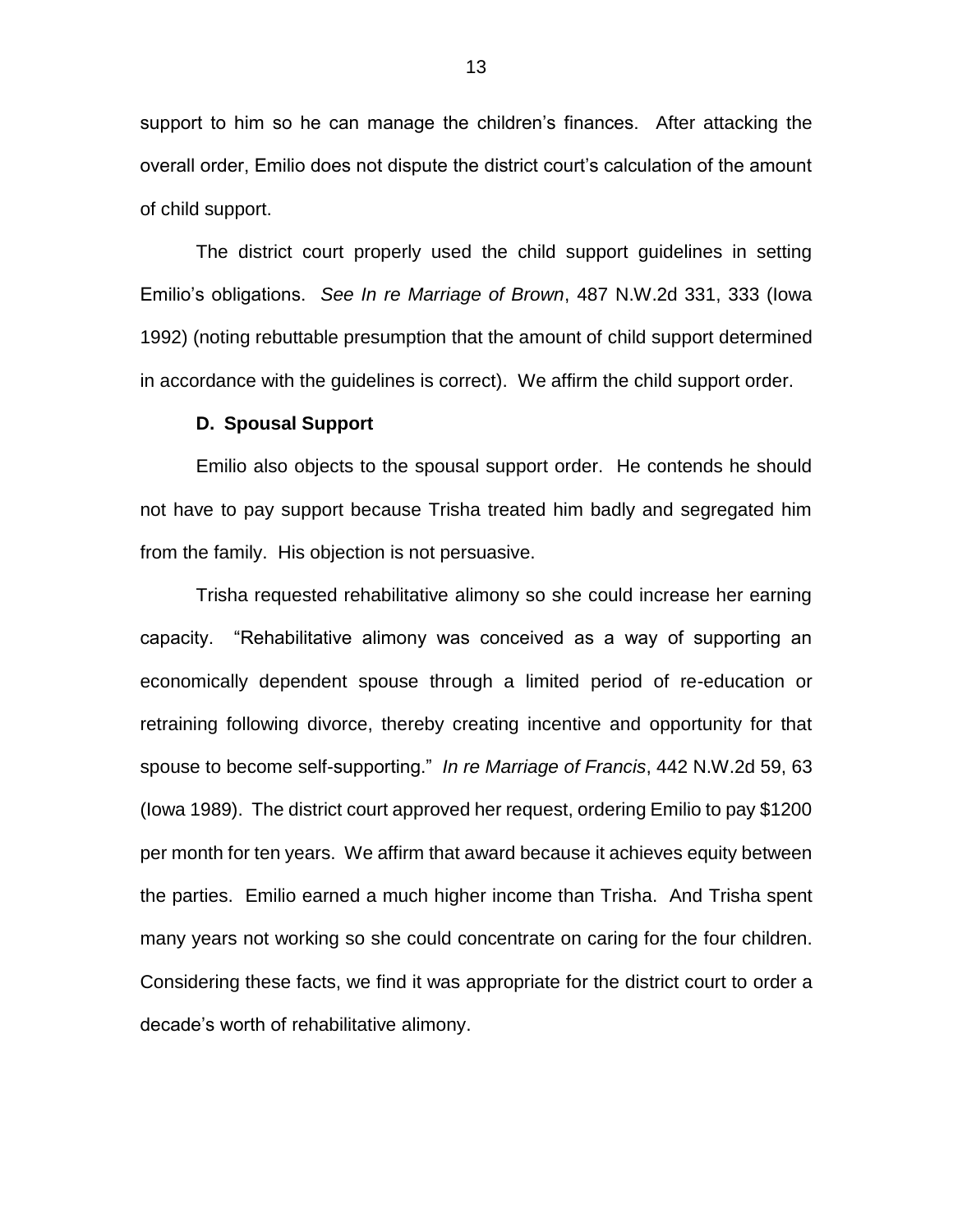## **E. Annuity Orders**

 $\overline{a}$ 

On its own initiative, the district court ordered Emilio to purchase two annuities with Trisha as the beneficiary. The court intended the annuities to secure his obligations to pay the highest amount of child support and spousal support. The district court ordered the annuities after considering "Emilio's testimony concerning his financial claims and his testimony about returning to his native country of Spain." Emilio claims those orders were in error. Without support in the record, he argues he has "no possibility of being able to pay for an annuity."<sup>4</sup>

Trisha defends the annuity orders on appeal. She believes the annuities "are necessary to ensure Emilio's obligations are fulfilled in the face of this unique risk" that he will leave the country. In her view, Iowa Code section 598.22(6) gave the district court discretion to require "security, a bond, or other guarantee which the court determines is satisfactory to secure the payment of the support." Indeed, our court has decided that code section provides "authority to secure performance of future alimony payments by requiring adequate security or imposing appropriate liens on the obligor's property. *In re Marriage of Hettinga*, 574 N.W.2d 920, 923 (Iowa Ct. App. 1997); *see also In re Marriage of Keener*, 728 N.W.2d 188, 197 (Iowa 2007). But Trisha cites no case law, and we have found none, that requires

<sup>4</sup> Seven months after filing his notice of appeal, Emilio filed a "notice of annuity issue" in which he detailed his efforts to "find an annuity that fits the Divorce decree." He claimed, "[T]he cheapest annuity that would come closer to what is described in the decree will cost \$321,231.93." Trisha moved to strike the annuity notice alleging it was untimely and "attempts to interject new issues into the appeal" that were not presented at trial. The supreme court struck the document entitled "notice of annuity" filed by Emilio.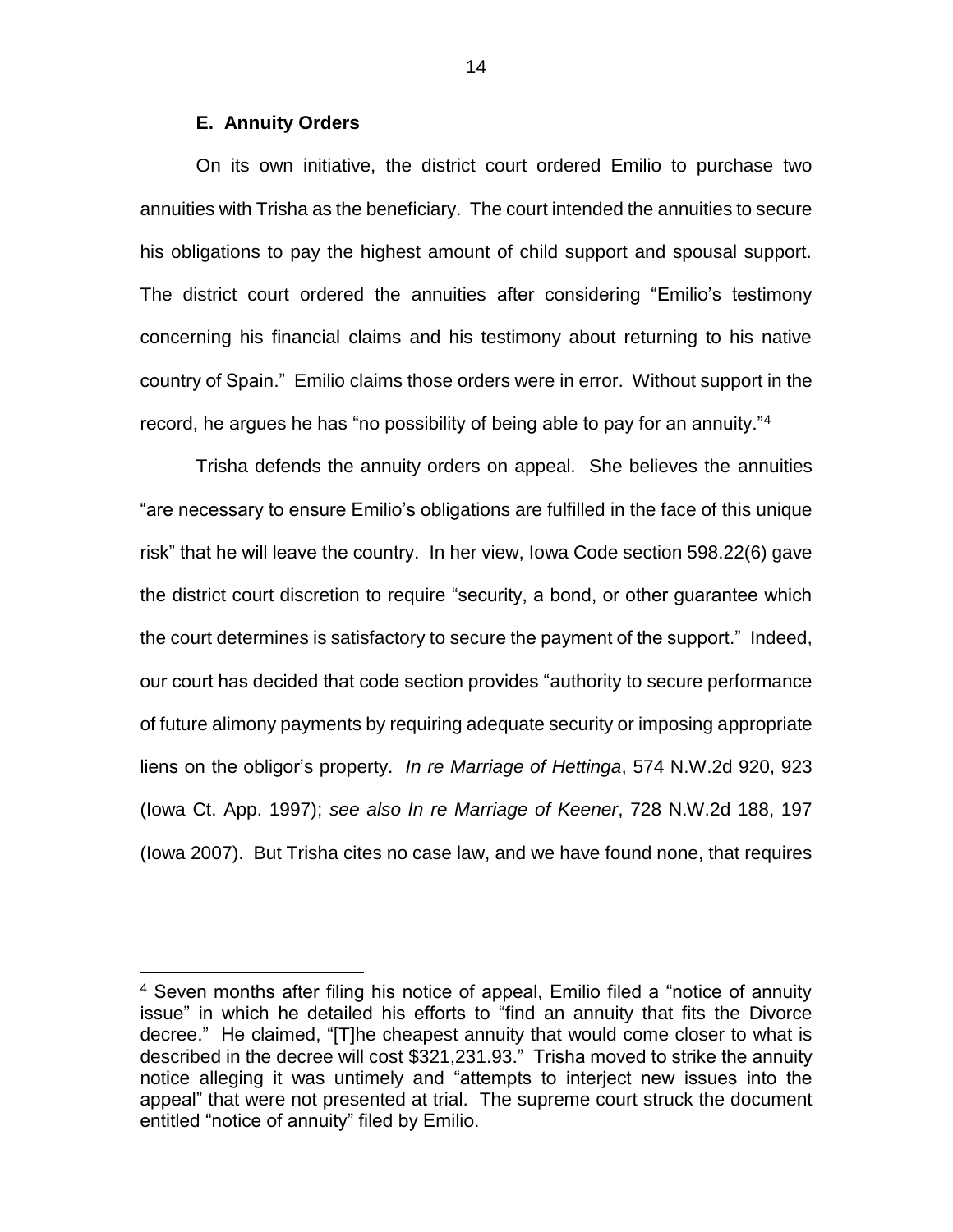an obligor to purchase an annuity as the only appropriate guarantee of support payments.

In our de novo review, we find the better mechanism to secure Emilio's future performance is to impose a judicial or equitable lien on his real property.<sup>5</sup> *See Hettinga*, 574 N.W.2d at 923. We remand for this modification of the decree.

### **F. Asset and Debt Distribution**

 $\overline{a}$ 

Emilio contends the district court "failed to equally divide assets and debts." In that contention, Emilio misses the core tenet of property division in dissolutions. That is, "an equitable distribution of marital property, based upon the factors in [Iowa Code section] 598.21(5), does not require an equal division of assets." *In re Marriage of Kimbro*, 826 N.W.2d 696, 703 (Iowa 2013).

The district court's first task is to identify and value all the assets subject to division. *In re Marriage of McDermott*, 827 N.W.2d 671, 678 (Iowa 2013). We will refuse to disturb that valuation if it falls within the range of permissible evidence. *See id*. at 679. On a granular level, Emilio challenges several of the court's valuations, including his IRA account, a band instrument, and a debt to Trisha's parents. We find those valuations were within the range of permissible evidence and affirm.

Emilio also argues he should be able to claim all four children as tax deductions because it is a "wasted benefit" for Trisha, given her level of income.

<sup>&</sup>lt;sup>5</sup> A judicial or equitable lien is an "automatic lien on real estate even if the predicate conditions for a judgment lien do not exist." *Fed. Land Bank v. Boese*, 373 N.W.2d 118, 121 (Iowa 1985).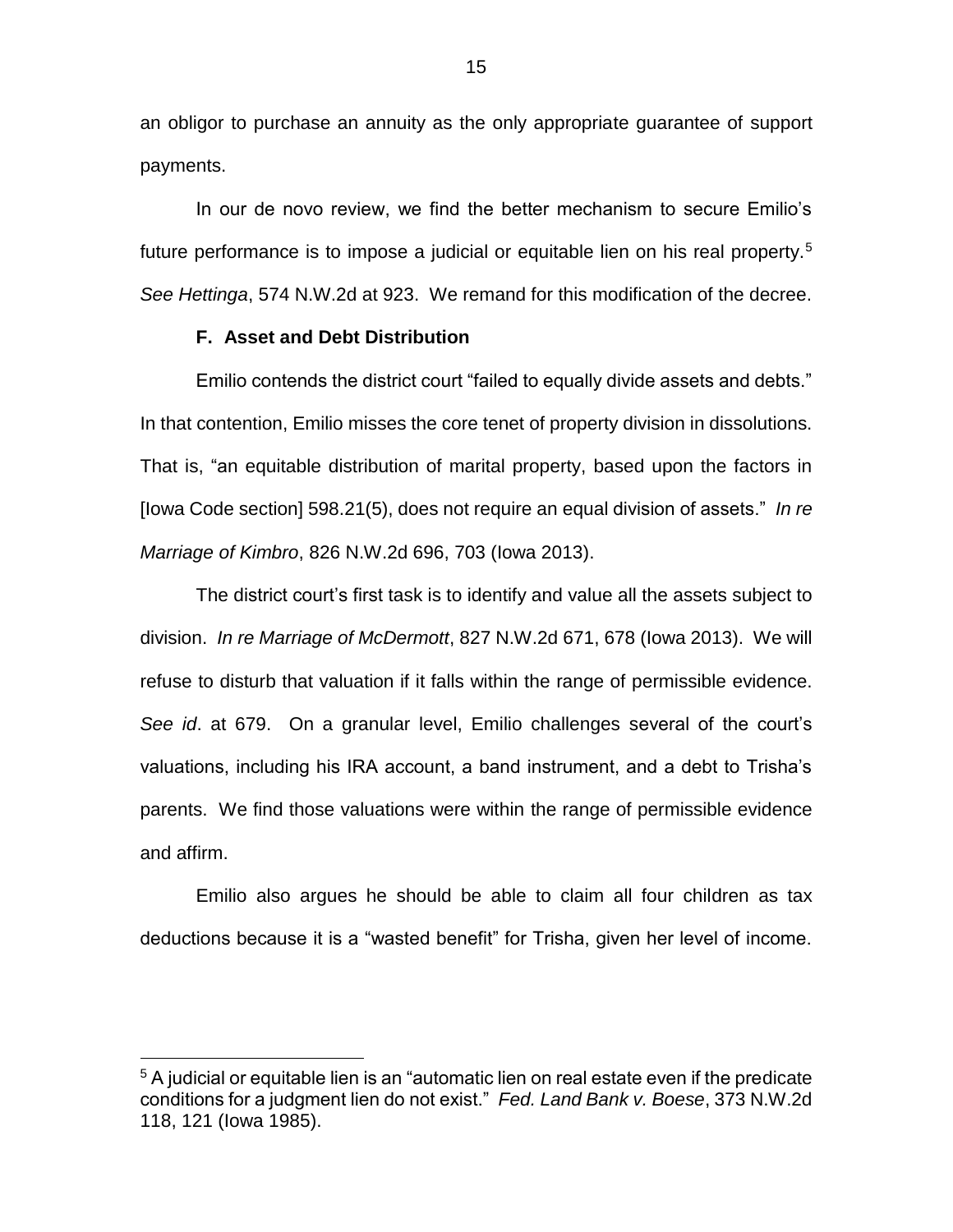Because Emilio's claim is not adequately supported by the record, we decline to grant the relief he requests.

On another front, Emilio disputes the district court's finding that he "made no accounting or explanation for over \$63,000" in withdrawals or loans from his retirement accounts. The court determined Emilio was "either hiding, depleting or diverting marital assets in an attempt to avoid an equitable distribution." On this credibility finding, we defer to the district court. *See id*. at 676. Overall, we find the distribution of assets and debts to be equitable to both parties. $6$ 

#### **G. Attorney Fees.**

 $\overline{a}$ 

The district court awarded Trisha \$12,500 in trial attorney fees, directing Emilio to pay \$500 per month for twenty-five months. The court relied on the "large disparity in the parties' incomes." Emilio objects to that award. He claims the attorney's bill was unreasonable and the attorney "insulted" him during the trial.

The district court should base an award of attorney fees on the parties' respective needs and ability to pay. *In re Marriage of Lattig*, 318 N.W.2d 811, 817 (Iowa Ct. App. 1982). We afford considerable discretion in these awards. *In re Marriage of Schettler*, 455 N.W.2d 686, 689 (Iowa Ct. App. 1990).

Like the district court, we find Emilio has the greater ability to pay the attorney fees. We also find the attorney's rate and billable hours, reflected in her affidavit, were reasonable. Seeing no abuse of discretion, we affirm on this issue.

Trisha also seeks appellate attorney fees. Those fees are not mandatory, but rest in our discretion. *See McDermott*, 827 N.W.2d at 687. In deciding whether

 $6$  We have considered all of Emilio's arguments, whether or not directly addressed in our opinion, and find no other grounds to modify the decree.